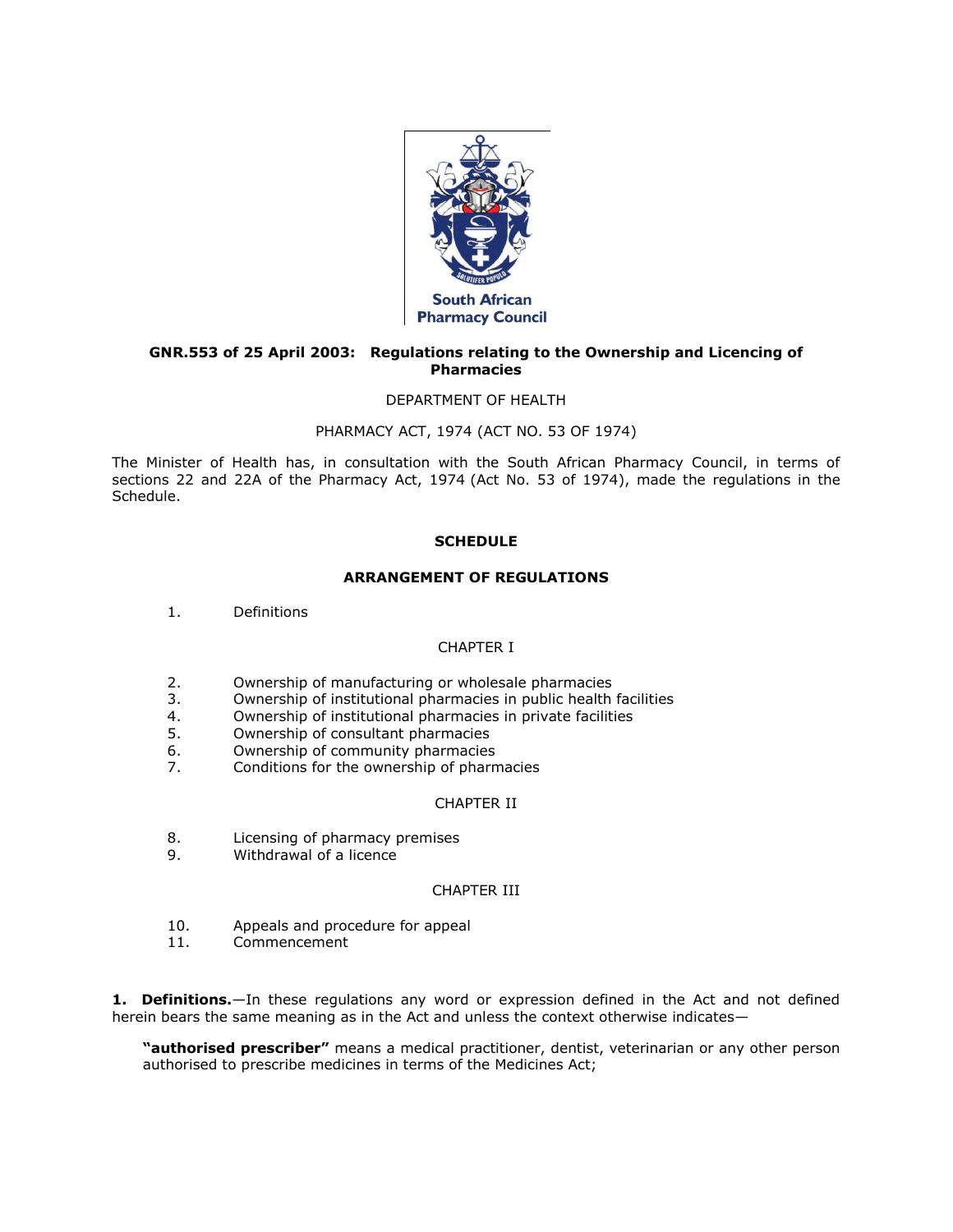**"community pharmacy"** means a pharmacy wherein or from which some or all of the services as prescribed in terms of regulation 18 of the Regulations Relating to the Practice of Pharmacy are provided to the general public or any defined group of the general public, but excludes an institutional pharmacy;

**"institutional pharmacy"** means a pharmacy situated in a—

- (*a*) public health facility, wherein or from which some or all of the services as prescribed in terms of regulation 18 of the Regulations Relating to the Practice of Pharmacy are provided to the general public requiring pharmaceutical services, medical or surgical treatment, nursing or other health care from or at that public health facility; or
- (*b*) private health facility, wherein or from which some or all of the services as prescribed in terms of regulation 18 of the Regulations Relating to the Practice of Pharmacy are provided to persons requiring pharmaceutical services, medical or surgical treatment, nursing or other health care from or at that private health facility;

**"manufacturing pharmacy"** means a pharmacy wherein or from which some or all of the services as prescribed in terms of regulation 16 of the Regulations Relating to the Practice of Pharmacy are provided and which shall sell medicine only to the wholesale or retail sector or to the State;

**"Medicines Act"** means the Medicines and Related Substances Act, 1965, (Act [No. 101 of 1965\)](http://www.mylexisnexis.co.za/nxt/gateway.dll/jilc/kilc/ezrg/p5rg/q5rg#0);

**"private health facility"** means any hospital, institution or facility at which provision is made for medical treatment or health care services which is not owned or controlled by the State, and includes facilities such as a clinic, mobile clinic, community health centre, maternity home, or unattached delivery suite, convalescent home, unattached operating theatre and sanatorium but does not include a consulting room, surgery or dispensary of an authorised prescriber;

**"public health facility"** means any hospital, institution or facility at which provision is made for medical treatment or other health care services and includes facilities such as a clinic, mobile clinic, community health centre, maternity home or unattached delivery suite, convalescent home, unattached operating theatre and sanatorium that is owned by the State or organ of the State;

**"the Act"** means the Pharmacy Act, 1974, (Act [53 of 1974\)](http://www.mylexisnexis.co.za/nxt/gateway.dll/jilc/kilc/xjsg/zmsg/0msg#0);

**"wholesale pharmacy"** means a pharmacy wherein or from which some or all the services as prescribed in terms of regulation 17 of the Regulations Relating to the Practice of Pharmacy are provided and which shall sell medicines only to the retail sector or to the State.

# **CHAPTER I**

**2. Ownership of manufacturing or wholesale pharmacies.**—The State or any person may, subject to the provisions of regulation 7 (*a*), own or have a beneficial interest in a manufacturing or wholesale pharmacy.

# **3. Ownership of institutional pharmacies in public health facilities.**—

- (1) The State or a person referred to in [regulation 4](http://www.mylexisnexis.co.za/nxt/gateway.dll/jilc/kilc/xjsg/zmsg/cnsg/6ok2a/4wk2a/8wk2a#3x2) may own or have a beneficial interest in an institutional pharmacy in a public health facility in the Republic.
- (2) Notwithstanding [sub-regulation \(1\),](http://www.mylexisnexis.co.za/nxt/gateway.dll/jilc/kilc/xjsg/zmsg/cnsg/6ok2a/4wk2a/7wk2a?f=templates$fn=document-frame.htm$3.0$q=$x=$nc=530#3x0) the State may enter into arrangements with the private sector for the management of an institutional pharmacy in a public health facility.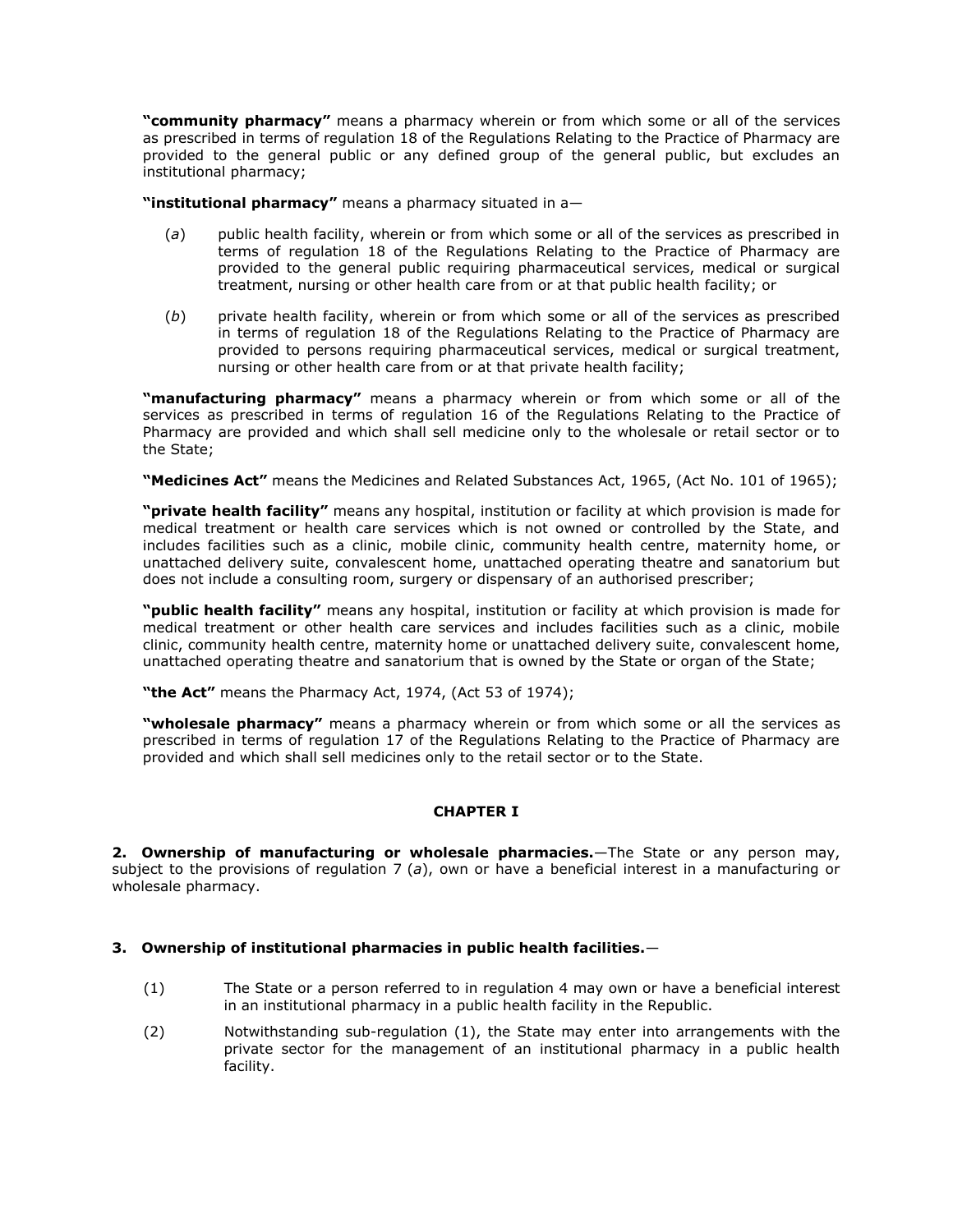**4. Ownership of institutional pharmacies in private facilities.**—Any person may, subject to the provisions of regulation 7, own or have a beneficial interest in an institutional pharmacy in a private health facilit[y in the Repub](http://www.mylexisnexis.co.za/nxt/gateway.dll/jilc/kilc/xjsg/zmsg/cnsg/6ok2a/4wk2a/bxk2a#3xd)lic, on condition that such a person or in the case of a body corporate, the shareholder, director, trustee, beneficiary or member, as the case may be, of such body corporate—

- (*a*) is not prohibited by any legislation from owning a pharmacy or having any direct or indirect beneficial interest in such a pharmacy;
- (*b*) is not an authorised prescriber;
- (*c*) does not have any direct or indirect beneficial interest in or on behalf of a person contemplated in [paragraphs \(](http://www.mylexisnexis.co.za/nxt/gateway.dll/jilc/kilc/xjsg/zmsg/cnsg/6ok2a/4wk2a/8wk2a?f=templates$fn=document-frame.htm$3.0$q=$x=$nc=3250#3x3)*a*) and (*b*[\);](http://www.mylexisnexis.co.za/nxt/gateway.dll/jilc/kilc/xjsg/zmsg/cnsg/6ok2a/4wk2a/8wk2a?f=templates$fn=document-frame.htm$3.0$q=$x=$nc=3250#3x4) or
- (*d*) is not the owner or the holder of any direct or indirect beneficial interest in a manufacturing pharmacy.

**5. Ownership of consultant pharmacies.**—Any person may own or have a beneficial interest in a consultant pharmacy.

**6. Ownership of community pharmacies.**—Any person may, subject to the provisions of [regulation 7,](http://www.mylexisnexis.co.za/nxt/gateway.dll/jilc/kilc/xjsg/zmsg/cnsg/6ok2a/4wk2a/bxk2a#3xd) own or have a beneficial interest in a community pharmacy in the Republic, on condition that such a person or in the case of a body corporate, the shareholder, director, trustee, beneficiary or member, as the case may be, of such body corporate—

- (*a*) is not prohibited by any legislation from owning or having any direct or indirect beneficial interest in such a pharmacy;
- (*b*) is not an authorised prescriber;
- (*c*) does not have any direct or indirect beneficial interest in or on behalf of a person contemplated in [paragraphs \(](http://www.mylexisnexis.co.za/nxt/gateway.dll/jilc/kilc/xjsg/zmsg/cnsg/6ok2a/4wk2a/axk2a?f=templates$fn=document-frame.htm$3.0$q=$x=$nc=5266#3x9)*a*) and (*b*[\);](http://www.mylexisnexis.co.za/nxt/gateway.dll/jilc/kilc/xjsg/zmsg/cnsg/6ok2a/4wk2a/axk2a?f=templates$fn=document-frame.htm$3.0$q=$x=$nc=5266#3xa) or
- (*d*) is not the owner or the holder of any direct or indirect beneficial interest in a manufacturing pharmacy.

# **7. Conditions for the ownership of pharmacies.**—

- (1) A person who may own a pharmacy in terms of section 22A of the Act and who applies for a licence in terms of section 22 of the Act shall provide the Director-General with—
	- (*a*) proof that such person is able to comply with standards of Good Pharmacy Practice as determined by the council, and where applicable, Good Manufacturing Practice or Good Distribution Practice as determined by the Medicines Control Council, a body established in terms of section 2 of the Medicines Act; and
	- (*b*) an undertaking that such person shall comply with standards referred to in [paragraph \(](http://www.mylexisnexis.co.za/nxt/gateway.dll/jilc/kilc/xjsg/zmsg/cnsg/6ok2a/4wk2a/bxk2a?f=templates$fn=document-frame.htm$3.0$q=$x=$nc=327#3xf)*a*).
- (2) The person referred to in [subregulation \(1\)](http://www.mylexisnexis.co.za/nxt/gateway.dll/jilc/kilc/xjsg/zmsg/cnsg/6ok2a/4wk2a/bxk2a?f=templates$fn=document-frame.htm$3.0$q=$x=$nc=327#3xe) must satisfy the criteria for the determination of a need for the pharmaceutical service in respect of an area for which the application is made, which includes but is not limited to—
	- (*a*) the location of the premises applied for;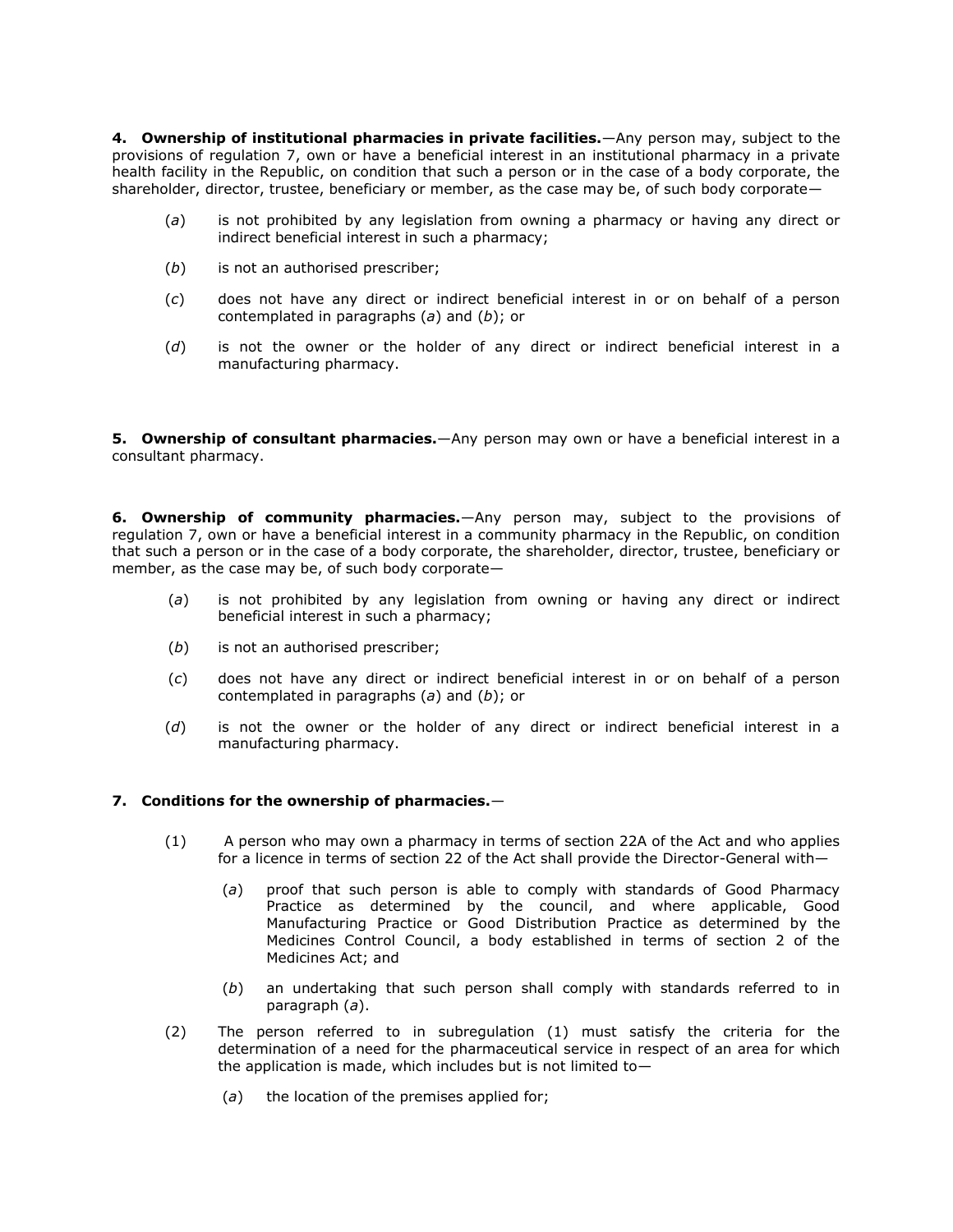- (*b*) the benefit to members of the specific community which the pharmacy intends serving;
- (*c*) the nature and extent of the pharmaceutical service to be provided;
- (*d*) a statutory requirement for the location of a pharmacy within a private or public health facility;
- (*e*) the approximate number of the population to whom a pharmaceutical service will be provided;
- ( *f* ) the relationship between the proposed pharmaceutical service and existing services and facilities;
- (*g*) the extent of the provision of services to persons outside the service area and the extent and nature of the availability of pharmaceutical services in the nearby areas;
- (*h*) any special care needs of the community to be served;
- (*i*) an inspection report by the council of the premises.

### **CHAPTER II**

### **8. Licensing of pharmacy premises.**—

- (1) A person desiring to own a pharmacy in terms of section 22A of the Act shall—
	- (*a*) submit to the Director-General:
		- (i) a duly completed application on a form approved by the Director-General; and
		- (ii) acceptable documentary evidence that the applicant complies with the applicable conditions contemplated in [regulations 2,](http://www.mylexisnexis.co.za/nxt/gateway.dll/jilc/kilc/xjsg/zmsg/cnsg/6ok2a/4wk2a/6wk2a#3wy) [3,](http://www.mylexisnexis.co.za/nxt/gateway.dll/jilc/kilc/xjsg/zmsg/cnsg/6ok2a/4wk2a/7wk2a#3wz) [4,](http://www.mylexisnexis.co.za/nxt/gateway.dll/jilc/kilc/xjsg/zmsg/cnsg/6ok2a/4wk2a/8wk2a#3x2) [5,](http://www.mylexisnexis.co.za/nxt/gateway.dll/jilc/kilc/xjsg/zmsg/cnsg/6ok2a/4wk2a/9wk2a#3x7) [6](http://www.mylexisnexis.co.za/nxt/gateway.dll/jilc/kilc/xjsg/zmsg/cnsg/6ok2a/4wk2a/axk2a#3x8) and [7;](http://www.mylexisnexis.co.za/nxt/gateway.dll/jilc/kilc/xjsg/zmsg/cnsg/6ok2a/4wk2a/bxk2a#3xd) and
	- (*b*) pay the application fee as determined by the Director-General.
- (2) Notwithstanding [sub-regulation \(1\),](http://www.mylexisnexis.co.za/nxt/gateway.dll/jilc/kilc/xjsg/zmsg/cnsg/6ok2a/4wk2a/cxk2a?f=templates$fn=document-frame.htm$3.0$q=$x=$nc=3226#3xs) the Director-General may request the assistance of the council in determining whether a person contemplated in [subregulation \(1\)](http://www.mylexisnexis.co.za/nxt/gateway.dll/jilc/kilc/xjsg/zmsg/cnsg/6ok2a/4wk2a/cxk2a?f=templates$fn=document-frame.htm$3.0$q=$x=$nc=3226#3xs) complies with the conditions for ownership in respect of a specific pharmacy.
- (3) If the Director-General is satisfied that the application in terms of [subregulation \(1\)](http://www.mylexisnexis.co.za/nxt/gateway.dll/jilc/kilc/xjsg/zmsg/cnsg/6ok2a/4wk2a/cxk2a?f=templates$fn=document-frame.htm$3.0$q=$x=$nc=3226#3xs) and other documents submitted in support of such application, including an inspection report of the premises from the council, complies with the provisions of these regulations, he or she may issue a licence, subject to conditions as he or she may determine, for each one of the premises wherein or from which such pharmacy business may be conducted.
- (4) A person who is a holder of a licence issued in terms of [subregulation \(3\)](http://www.mylexisnexis.co.za/nxt/gateway.dll/jilc/kilc/xjsg/zmsg/cnsg/6ok2a/4wk2a/cxk2a?f=templates$fn=document-frame.htm$3.0$q=$x=$nc=3226#3xy) shall, within 30 days from the date of issue of such license, but prior to the provision of any pharmaceutical services from the premises specified in the licence, notify the council thereof on the form approved by the Director-General.
- (5) The council shall on receipt of the notification referred to in [subregulation \(4\),](http://www.mylexisnexis.co.za/nxt/gateway.dll/jilc/kilc/xjsg/zmsg/cnsg/6ok2a/4wk2a/cxk2a?f=templates$fn=document-frame.htm$3.0$q=$x=$nc=3226#3xz) and on payment of a recording fee as determined by the council, record the name, address, date of licence and licence number.
- (6) A licence issued in terms of [sub-regulation \(3\)](http://www.mylexisnexis.co.za/nxt/gateway.dll/jilc/kilc/xjsg/zmsg/cnsg/6ok2a/4wk2a/cxk2a?f=templates$fn=document-frame.htm$3.0$q=$x=$nc=3226#3xy) shall not be transferable to a person not authorised in terms of the Act to own a pharmacy.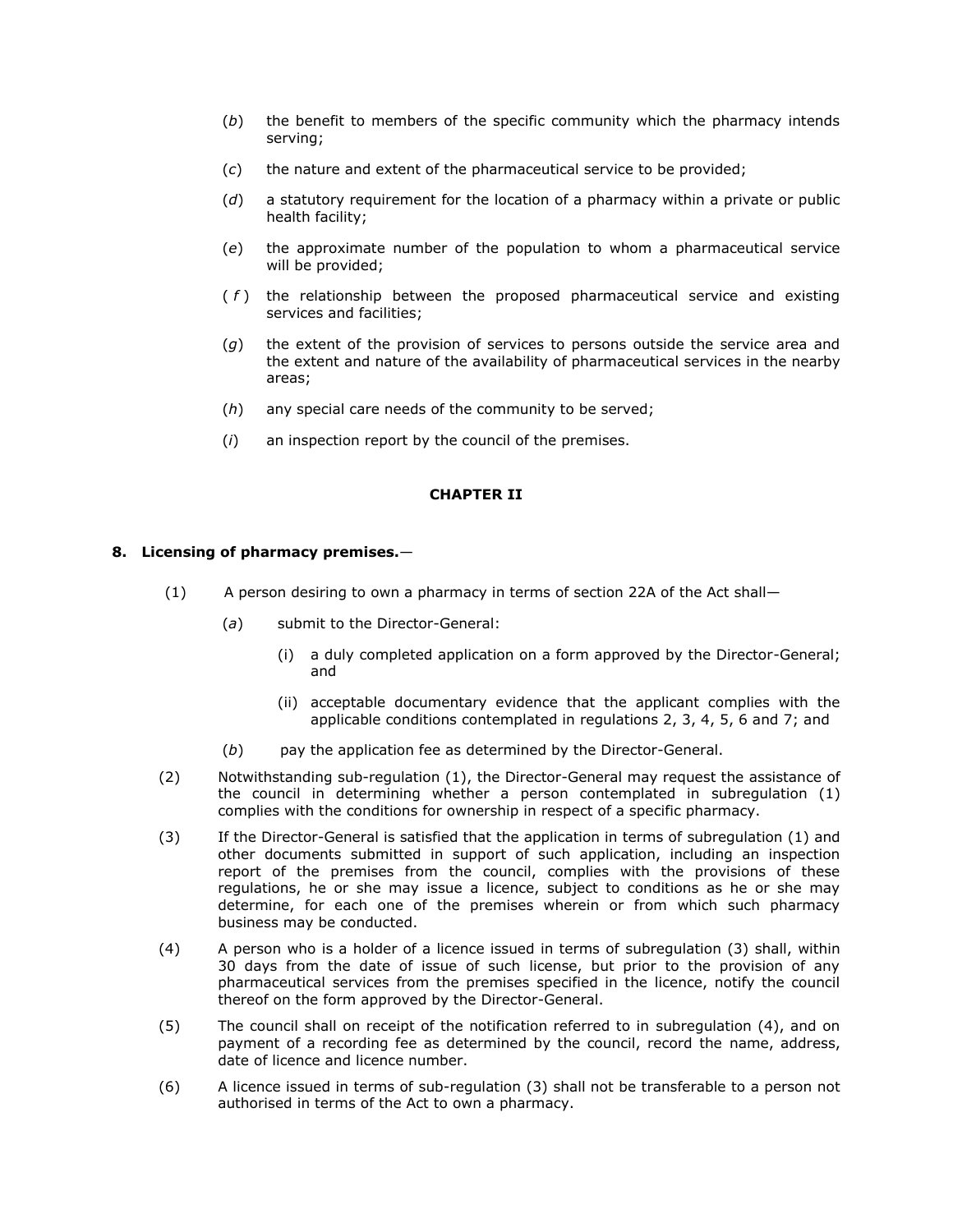**9. Withdrawal of a licence.**—The Director-General may withdraw a licence issued in terms of regulation 8 (3) if the person issued with such a licence—

- (*a*) has failed to comply with any of the conditions of ownership or the licensing requirements in terms of the Act and these regulations;
- (*b*) disposes of the whole or any part of his, her or its interest in a pharmacy or the body corporate that owns such pharmacy to any person not authorised to own a pharmacy or have any direct or indirect beneficial interest in a pharmacy;
- (*c*) contravenes any provision of the Act, the Medicines Act or any other legislation applicable to such pharmacy;
- (*d*) is sequestrated or liquidated;
- (*e*) fails to pay any fees payable in terms of the Act and these regulations;
- ( *f* ) fails to comply with the registration or recording requirements prescribed in terms of the Act;
- (*g*) being a pharmacist, has been suspended from practising as a pharmacist or if such person's name has been removed from the register in terms of section 45 (1) of the Act and such name has mot been restored in the register;
- (*h*) is not carrying on the business of a pharmacy or the pharmacy is not in operation;
- (*i*) fails to comply with Good Pharmacy Practice or Good Manufacturing or Distribution Practice referred to in [regulation 7](http://www.mylexisnexis.co.za/nxt/gateway.dll/jilc/kilc/xjsg/zmsg/cnsg/6ok2a/4wk2a/bxk2a#3xf) (1) (*a*).

### **CHAPTER III**

**10. Appeals and procedure for appeal.**—With regard to an appeal contemplated in section 22 (11) of the Act,

- (*a*) the appellant shall lodge his, her or its appeal within 30 days from the date when notice of such decision in writing was sent by registered mail to the appellant;
- (*b*) the notice of appeal shall be in writing and under oath, stating in full the decision appealed against and the grounds for the appeal and must also state the physical address, being mot more than ten (10) kilometres from the office of the Minister, where the appellant will accept delivery of all documents relevant to the appeal;
- (*c*) the notice of appeal shall be lodged with the Minister who shall, within 30 days of receipt of such notice, appoint the appeal committee to decide the appeal;
- (*d*) the Minister shall within five (5) days of receipt of the notice of appeal acknowledge receipt in writing, allocate a case number and notify the appellant and all other parties to such appeal, as the case may be, of such notice;
- (*e*) the appeal committee—
	- (i) shall determine the procedure for its hearings;
	- (ii) may, if it deems necessary, call for oral evidence or argument or summon any person who may give information concerning the subject of the appeal;
	- (iii) shall, if it calls for oral evidence or argument, determine the date, time and place for the appeal and shall communicate these in writing to the appellant and the Director-General or the council; and